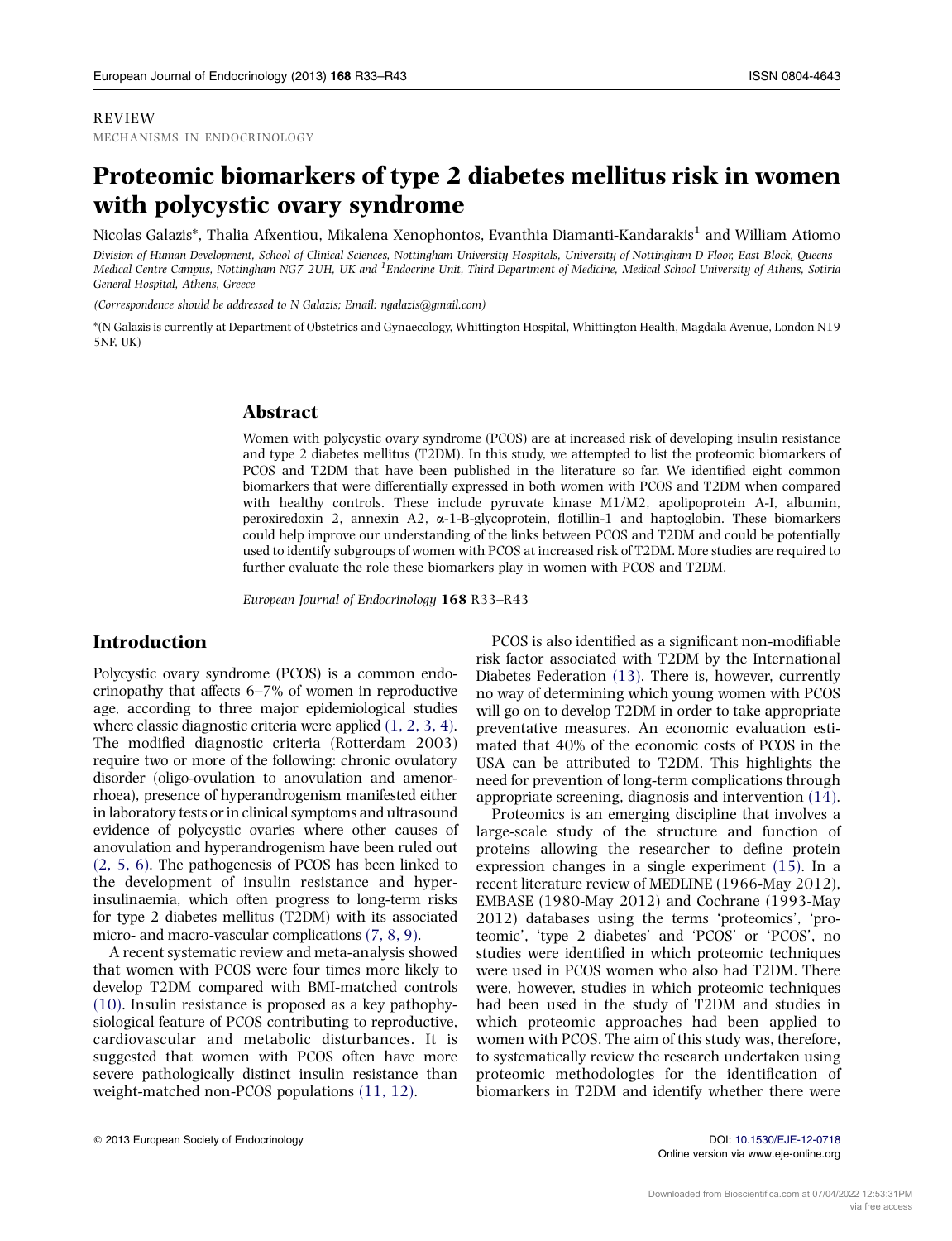any potentially promising biomarkers for the detection of T2DM risk in women with PCOS by carrying out a search of these biomarkers against an updated previously published database of all proteomic biomarkers identified so far in women with PCOS [\(16\)](#page-9-0). Any biomarker common to both conditions could, therefore, be investigated in further studies to understand the mechanisms linking T2DM with PCOS with a potential to facilitate screening by identifying women with PCOS who have high risk of developing T2DM.

# Methodology

Institutional Review Board (IRB) approval was not obtained for this study as it was not considered necessary because the study did not involve patient contact. As a meta-analysis (quantitative analysis of the results) was not possible in this study, a heterogeneity evaluation was not warranted.

# Studies eligible for review

MEDLINE (1966-May 2012), EMBASE (1980-May 2012) and Cochrane (1993-May 2012) databases were searched using the terms 'proteomics', 'proteomic' and 'type 2 diabetes'. The inclusion criteria were studies that used proteomic technology in humans with T2DM. Animal studies or studies in which cell lines of patients with PCOS were investigated were excluded. To minimize bias and improve accuracy, this search was carried out independently by three of the authors (N G, T A and M X).

The original PDFs of studies obtained from the search were located through direct online links to the files from the search results. A manual search of references from all the studies was also conducted to identify any other potentially relevant studies. The search criterion ended by May 2012.

# The main characteristics of the studies

The selected studies were screened and specific study characteristics were recorded. These included type of study design, number of participants  $(n)$  and population characteristics, type of proteomic technique used, focus of sample collected in each study (whether serum or saliva sample) and a list of proteins identified to have been expressed differently in patients with T2DM vs healthy controls was created. These parameters are presented in [Table 1](#page-2-0). To improve accuracy, screening of the studies was independently performed by three of the authors (N G, T A and M X).

# Methodological quality assessment

The methodological quality of primary studies applying proteomics in T2DM was determined using the

QUADOMICS Tool, an adaptation of a quality assessment tool for use in systematic reviews of the diagnostic accuracy studies (QUADAS), which takes into account the particular challenges encountered in '-omics'-based techniques [\(17\).](#page-9-0) The criteria that comprise the QUADOMICS Tool are shown in [Fig. 1.](#page-6-0) Studies that achieved 10/16 or more on the QUODOMICS Tool were classified as high quality (HQ) whereas those that scored 9/16 or less were classified as low quality (LQ). The methodological quality assessment was also performed independently by three authors (N G, T A and M X).

# Updating the PCOS proteomics database

The methods used to search for and abstract the data on the PCOS proteomic database have been previously published [\(16\).](#page-9-0) An updated literature search was performed on MEDLINE (1966–May 2012), EMBASE  $(1980–\text{May } 2012)$  and the ISI web of knowledge  $(v4.2)$ databases using the following search terms 'PCOS' and 'proteomic', 'proteomics', 'proteomic biomarker' or 'proteomics biomarker' without any limits/restrictions. All relevant studies published since the previous database was published were reviewed. Thirteen papers [\(16, 18,](#page-9-0) [19, 20, 21, 22, 23, 24, 25, 26, 27, 28, 29\)](#page-9-0) were identified including four review articles and one study on mice. The review articles and the study on mice [\(21, 26, 27, 29\)](#page-9-0) were excluded apart from a previous review article from our group in which original data on new biomarkers for PCOS had been published [\(16\)](#page-9-0). A further three studies were abstracts from conference proceedings with no primary proteomic data on PCOS and so they were also excluded [\(22, 23, 24\)](#page-9-0). Data from three of the remaining studies could be accessed through direct online links to the files from the search results [\(18, 19, 25\).](#page-9-0) No other sources were used to obtain the selected articles.

#### Search for common biomarkers identified in primary studies of T2DM in the database of proteomic biomarkers for PCOS

All proteomic biomarkers for T2DM identified in this systematic review from the primary studies were searched on the updated database of proteomic biomarkers for PCOS. Where there were any 'hits', a note was made of the original tissue in women with PCOS where these biomarkers had been identified and a note made of their function. This process was independently validated by three of the authors (N G, T A and M X).

# Results

# Proteomic studies for T2DM

[Figure 2](#page-6-0) demonstrates the selection process of the primary studies where proteomic methodologies were used for the identification of biomarkers in T2DM. The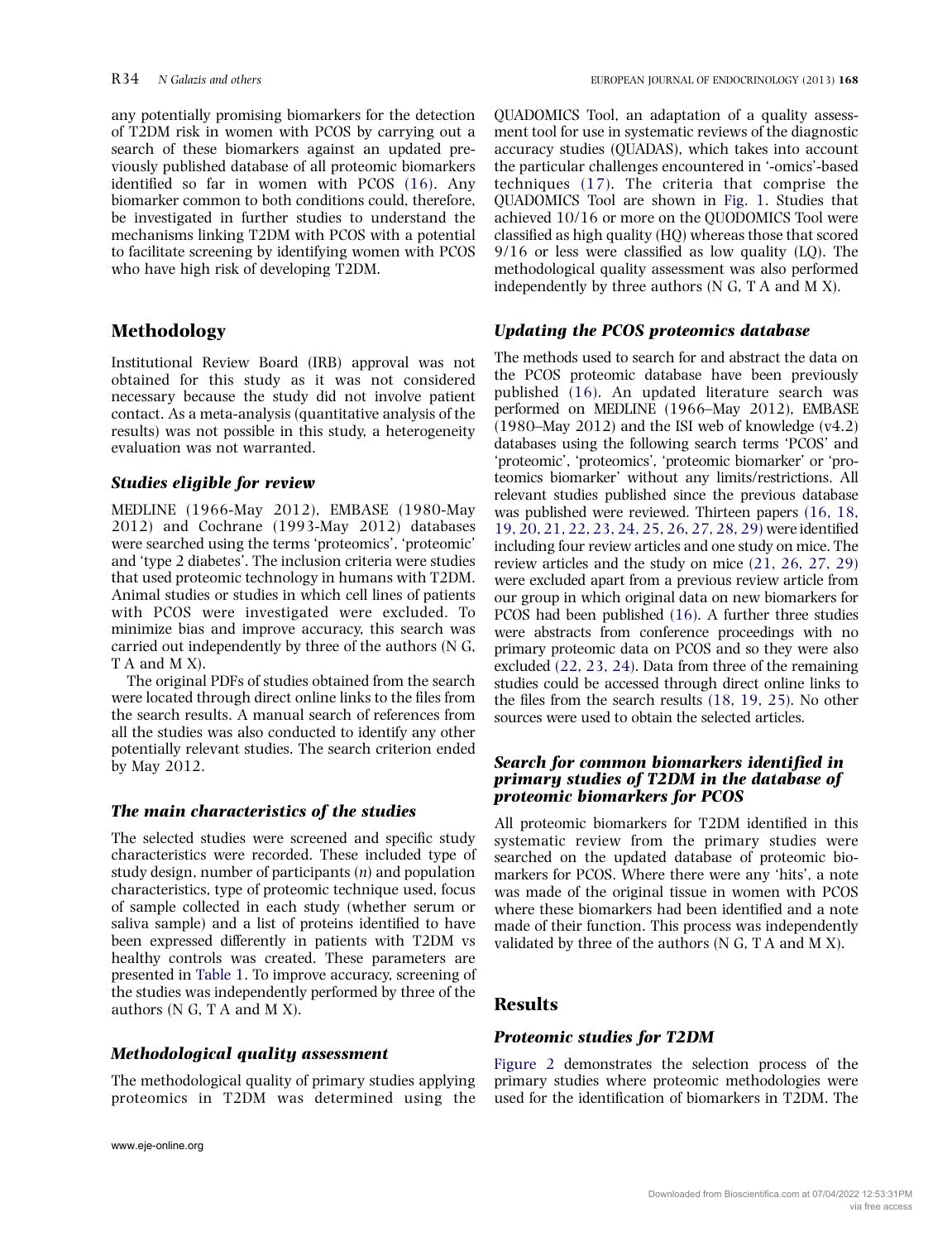<span id="page-2-0"></span>

|               |                              |                                                                                                                                                                                  | Population                                                     |                                                                                                                                                                                                   | Selection criteria                                                                                                                                                                                                                                                                                                                                                                                                                                                                                                                                                                                                                                                                                                     |                                                                                                                                                                                                                                                                                                                                                                                                                                                                                                                                                                                                                                                                                                                       |                |                                                                                                                                     |
|---------------|------------------------------|----------------------------------------------------------------------------------------------------------------------------------------------------------------------------------|----------------------------------------------------------------|---------------------------------------------------------------------------------------------------------------------------------------------------------------------------------------------------|------------------------------------------------------------------------------------------------------------------------------------------------------------------------------------------------------------------------------------------------------------------------------------------------------------------------------------------------------------------------------------------------------------------------------------------------------------------------------------------------------------------------------------------------------------------------------------------------------------------------------------------------------------------------------------------------------------------------|-----------------------------------------------------------------------------------------------------------------------------------------------------------------------------------------------------------------------------------------------------------------------------------------------------------------------------------------------------------------------------------------------------------------------------------------------------------------------------------------------------------------------------------------------------------------------------------------------------------------------------------------------------------------------------------------------------------------------|----------------|-------------------------------------------------------------------------------------------------------------------------------------|
| Study         | design<br>Study              | Ξ                                                                                                                                                                                | Mean age ±s.p.<br>and age range<br>(years)                     | Inclusion                                                                                                                                                                                         | Exclusion                                                                                                                                                                                                                                                                                                                                                                                                                                                                                                                                                                                                                                                                                                              | Proteins identified/increased (+) or decreased (-)                                                                                                                                                                                                                                                                                                                                                                                                                                                                                                                                                                                                                                                                    | Sample<br>site | Technique used                                                                                                                      |
| (30)          | sectional<br>study<br>Cross- | Total: 8, control: 4,<br>diabetics: 4                                                                                                                                            | $55 - 75$                                                      | Edentulous patients, clinical<br>diagnosis of T2DM                                                                                                                                                | with oral manifestations, gross<br>due to medications/conditions;<br>using any antibiotic or antifun-<br>Age <45 years, chronic disease<br>impaired renal function, bleed-<br>months pre-enrolment; known<br>local oral anaesthesia; having<br>diseases immunosuppression<br>participated in another clinical<br>study; used tobacco products<br>ing disorder, active infectious<br>oral pathology, overt denture<br>abrasion, clinically significant<br>pre-screening; using ongoing<br>6 months pre-screening; pre-<br>gal for any medical 1 month<br>or suspected intolerance to<br>viously participated in this<br>medications initiated $<$ 3<br>study; post-menopausal<br>organic diseases, e.g.<br>women on HRT | serotransferrin (TRFE) (-), alpha-amylase 1 (AMY1) (-),<br>Glyceraldehyde-3-phosphate dehydrogenase (GAPDH) (+),<br>serum amyloid A protein (SAA) (+), cystatin S (CYTS) (+)<br>cystatin SN (CYTN) (-), prolactin-inducible protein (PIP)<br>(+), carbonic anhydrase 6 (CAH 6), uteroglobin (UTER)<br>$(+)$ , protein PLUNC $(-)$ , amylase 2B (AMY 2B) $(-)$ ,<br>alpha-2-macroglobulin (A2MG) (-)                                                                                                                                                                                                                                                                                                                   | Saliva         | 2D-LC-MS/MS                                                                                                                         |
| $\frac{1}{2}$ | Case-control<br>study        | betic controls: 8,<br>type 2 diabetics:<br>obese non-dia-<br>ratio was 1:1)<br>8 (in all three<br>non-diabetic,<br>female:male<br>Total: 24, lean<br>groups, the<br>controls: 8, | diabetics: $48 + 3$<br>obese: $44 \pm 3$ ,<br>Lean: $37 + 4$ , | screening laboratory tests<br>clamp with basal muscle<br>underwent an euglycae-<br>mic-hyperinsulinaemic<br>and a 75 g OGTT and<br>Relevant medical history,<br>physical examination,<br>biopsies | Not stated                                                                                                                                                                                                                                                                                                                                                                                                                                                                                                                                                                                                                                                                                                             | protein 1 subunit theta (+), glutaminyl-TRNA synthetase<br>protein 3 (-), ubiquinol-cytochrome creductase complex<br>desmin $(-)$ , alpha actinin-2 $(-)$ , myozenin-1 $(-)$ , cullin<br>homologue 5 (+), proteasome subunit beta type 3 (+),<br>precursor (+), NG, NG-dimethylarginine dimethylamino-<br>ubiquinone-binding protein QP-C (-), desmin; mutant<br>containing TCP1, subunit 8 (theta) variant; T-complex<br>(+), 55 kDa protein; protein disulfide-isomerase A3<br>Cytochrome c oxidase polypeptide VIC precursor (-),<br>coiled-coil-helix-coiled-coil-helix domain-containing<br>myosin-15 (+), HSP90 co-chaperone CDC37 (-),<br>T-complex protein 1 subunit delta (+), chaperonin<br>hydrolase 1 (+) | Saliva         | 2D-LC-MS/MS and pathway<br>analyses including<br>western blotting                                                                   |
| (32)          | sectional<br>study<br>Cross- | Total: 20, controls:<br>12, type 2, dia-<br>betics: 8                                                                                                                            | 48-65                                                          | Not available                                                                                                                                                                                     | Not available                                                                                                                                                                                                                                                                                                                                                                                                                                                                                                                                                                                                                                                                                                          | Flotilin-1 (+), syntaxin 1C (-), arginase (+)                                                                                                                                                                                                                                                                                                                                                                                                                                                                                                                                                                                                                                                                         | Serum          | TOF MS, western blotting,<br>image analysis, MALDI-<br>2-dimensional), digital<br>(1-dimensional and<br>Electrophoresis<br>SDS-PAGE |

Table 1 The main characteristics of each study with the proteins affected in patients with OC compared with normal individuals. Table 1 The main characteristics of each study with the proteins affected in patients with OC compared with normal individuals.

www.eje-online.org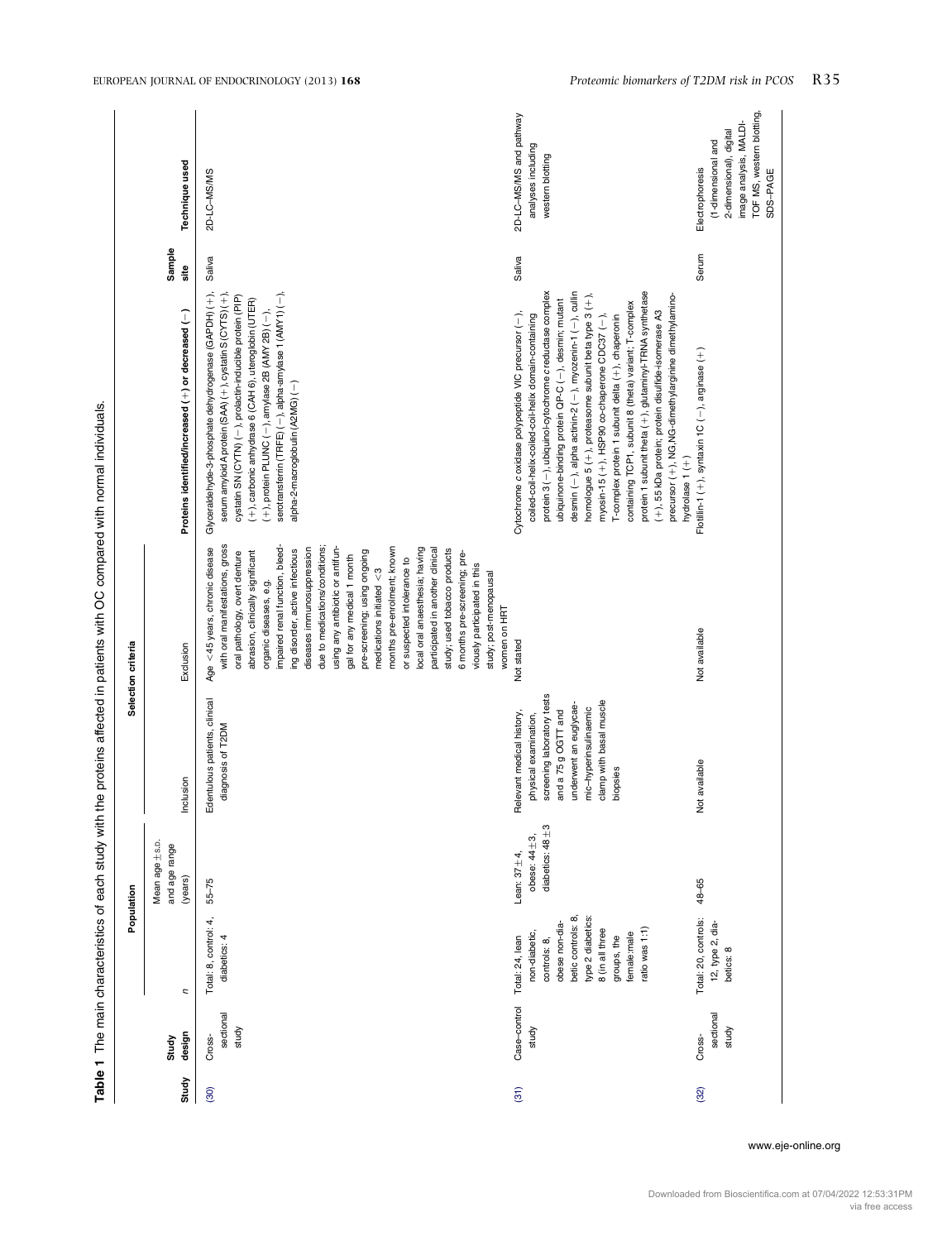|       |              |                                   | Population                      |                         | Selection criteria             |                                                                     |                |                        |
|-------|--------------|-----------------------------------|---------------------------------|-------------------------|--------------------------------|---------------------------------------------------------------------|----------------|------------------------|
|       | Study        |                                   | Mean age ±s.p.<br>and age range |                         |                                |                                                                     | Sample<br>site |                        |
| Study | design       | ς                                 | (years)                         | Inclusion               | Exclusion                      | Proteins identified/increased (+) or decreased (-)                  |                | Technique used         |
| (33)  | Case-control | Total: 10 adult male Non-diabetic |                                 | All subjects older than | No diabetes history in control | ALB protein (+), complement component C4B (+),                      | Serum          | MA-plotting analyses,  |
|       | study        | subjects,                         | subjects:                       | 65 years                | subjects                       | complement component 4A (+), complement C4 pre-                     |                | SDS-PAGE, LC-MS/MS     |
|       |              | non-diabetic                      | $67.6 \pm 1.67$ ,               |                         |                                | cursor (+), alpha-2-macroglobulin precursor (+), alpha              |                | analysis, localized    |
|       |              | controls: 5,                      | type 2 diabetic                 |                         |                                | 2 macroglobulin variant (+), complement factor H (+),               |                | statistics of protein  |
|       |              | diabetics: 5                      | patients:                       |                         |                                | C4B1(+), complement component 4B preproprotein(+),                  |                | abundance distribution |
|       |              |                                   | $67 + 1.71$                     |                         |                                | Ig mu heavy chain disease protein (+), complement C3                |                | (LSPAD)                |
|       |              |                                   |                                 |                         |                                | precursor (+), immunoglobulin heavy constant mu                     |                |                        |
|       |              |                                   |                                 |                         |                                | (IGHM) (+), immunoglobulin heavy constant mu (IGHM)                 |                |                        |
|       |              |                                   |                                 |                         |                                | $(+)$ , afamin precursor $(+)$ , 65 kDa protein $(+)$ , hemo-       |                |                        |
|       |              |                                   |                                 |                         |                                | pexin precursor (+), C4b-binding protein alpha chain                |                |                        |
|       |              |                                   |                                 |                         |                                | precursor (+), hypothetical protein DKFZp686C15213                  |                |                        |
|       |              |                                   |                                 |                         |                                | (+), haptoglobin precursor (+), alpha-1-antichymotryp-              |                |                        |
|       |              |                                   |                                 |                         |                                |                                                                     |                |                        |
|       |              |                                   |                                 |                         |                                | sin precursor (+), splice isoform 1 of complement factor B          |                |                        |
|       |              |                                   |                                 |                         |                                | precursor (+), apolipoprotein E precursor (+), serum                |                |                        |
|       |              |                                   |                                 |                         |                                | amyloid A-4 protein precursor (+), apolipoprotein C-III             |                |                        |
|       |              |                                   |                                 |                         |                                | precursor (+), complement C1q subcomponent, A chain                 |                |                        |
|       |              |                                   |                                 |                         |                                | precursor (+), apolipoprotein A-I precursor (+), casein             |                |                        |
|       |              |                                   |                                 |                         |                                | kinase II beta subunit $(+)$ , alpha 2 globulin variant $(+)$ , the |                |                        |
|       |              |                                   |                                 |                         |                                |                                                                     |                |                        |
|       |              |                                   |                                 |                         |                                | human immunoglobulin heavy diversity (IGHD) (+),                    |                |                        |
|       |              |                                   |                                 |                         |                                | keratin, type I cytoskeletal 19 (+), hypothetical protein           |                |                        |
|       |              |                                   |                                 |                         |                                | DKFZp686l04196 (+), quiescin Q6 (+), splice isoform                 |                |                        |
|       |              |                                   |                                 |                         |                                | of C-reactive protein precursor (+), keratin, type I                |                |                        |
|       |              |                                   |                                 |                         |                                | cytoskeletal 12 (+), keratin, type I cytoskeletal 15 (+),           |                |                        |
|       |              |                                   |                                 |                         |                                | keratin, type I cytoskeletal 16 (+), the human immuno-              |                |                        |
|       |              |                                   |                                 |                         |                                | globulin heavy diversity (IGHD) (+), hypothetical protein           |                |                        |
|       |              |                                   |                                 |                         |                                | DKFZp686C02220 (+), keratin, type I cytoskeletal 17                 |                |                        |
|       |              |                                   |                                 |                         |                                |                                                                     |                |                        |
|       |              |                                   |                                 |                         |                                | (+), keratin, type I cytoskeletal 13 (+), complement                |                |                        |
|       |              |                                   |                                 |                         |                                | component C8 gamma chain precursor (+), ficolin-3                   |                |                        |
|       |              |                                   |                                 |                         |                                | protein (+), hypothetical protein (+), amyloid lambda 6             |                |                        |
|       |              |                                   |                                 |                         |                                | light chain variable region SAR (+), ceruloplasmin                  |                |                        |
|       |              |                                   |                                 |                         |                                | precursor (+), VH4 heavy chain variable region precursor            |                |                        |
|       |              |                                   |                                 |                         |                                | (+), hypothetical protein DKFZp686E23209 (+), ficolin-2             |                |                        |
|       |              |                                   |                                 |                         |                                | precursor (+), apolipoprotein A-II precursor (+), hypo-             |                |                        |
|       |              |                                   |                                 |                         |                                | thetical protein FLJ20261 (+), complement component                 |                |                        |
|       |              |                                   |                                 |                         |                                | C8 alpha chain precursor (+), hepatocellular carcinoma-             |                |                        |
|       |              |                                   |                                 |                         |                                | associated protein TB6 (+), keratin, type I cytoskeletal 14         |                |                        |
|       |              |                                   |                                 |                         |                                | (+), apolipoprotein C-II precursor (+), S100 calcium-               |                |                        |
|       |              |                                   |                                 |                         |                                | binding protein A7 (+), hypothetical protein FLJ41805               |                |                        |
|       |              |                                   |                                 |                         |                                | $(+)$ , 115 kDa protein $(+)$ , platelet factor 4 precursor $(+)$ , |                |                        |
|       |              |                                   |                                 |                         |                                | keratin, type II cytoskeletal 6A (+), Fc fragment of IgG            |                |                        |
|       |              |                                   |                                 |                         |                                | binding protein (+), myosin-reactive immunoglobulin                 |                |                        |
|       |              |                                   |                                 |                         |                                | kappa chain variable region (+), keratin, type II cyto-             |                |                        |
|       |              |                                   |                                 |                         |                                | skeletal 6B (+), keratin, type II cytoskeletal 6E (+), serum        |                |                        |
|       |              |                                   |                                 |                         |                                | amyloid A protein precursor (+), keratin, type II cyto-             |                |                        |
|       |              |                                   |                                 |                         |                                | skeletal 2 epidermal (+)                                            |                |                        |

www.eje-online.org

Table 1 Continued

Table 1 Continued

Downloaded from Bioscientifica.com at 07/04/2022 12:53:31PM via free access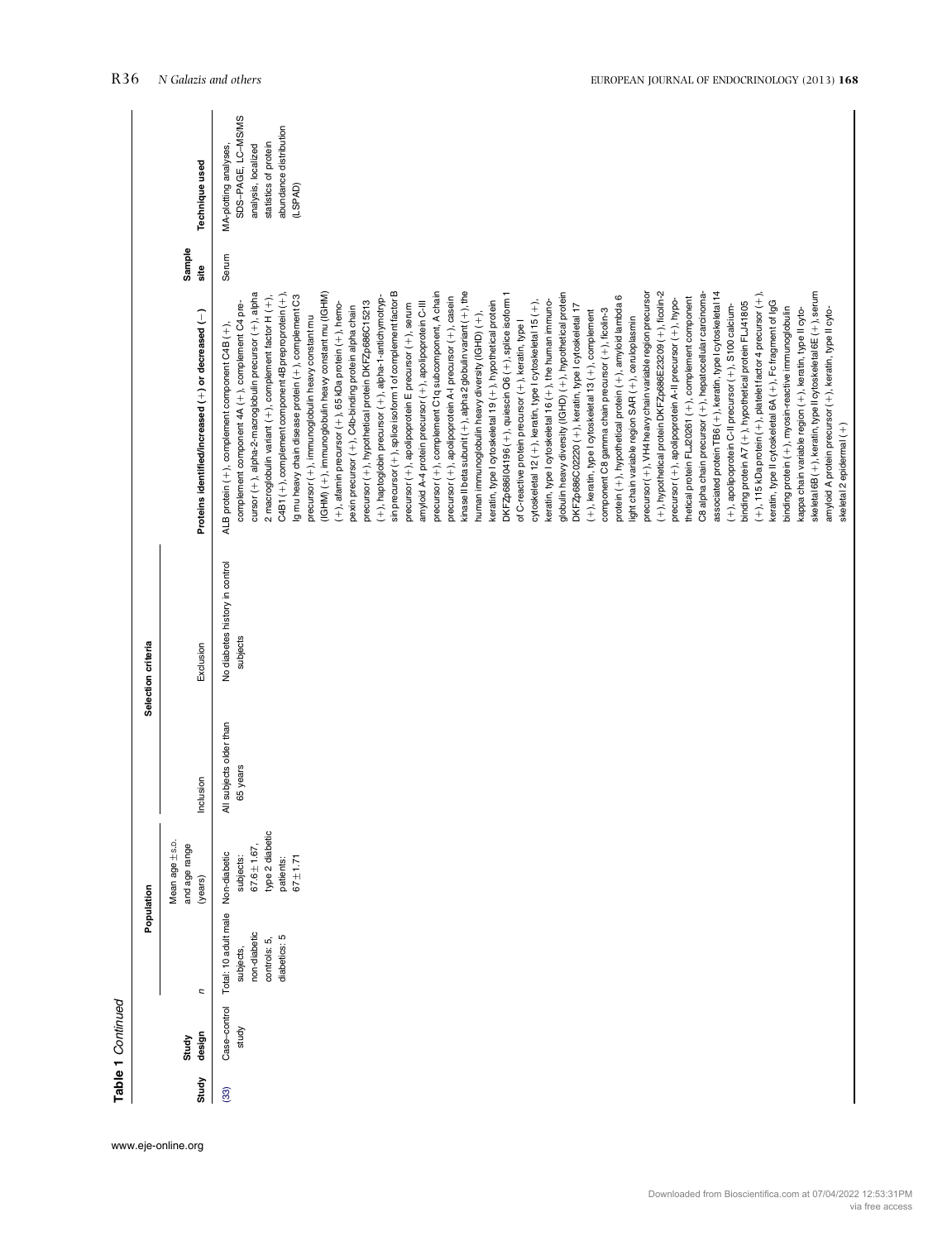|       |                              |                                                                                                                                           | Population                                                                                                     |                                                                                                                                                                                                                                                                                                                                                                                                                              | Selection criteria                                                                                                                                                                                                                              |                                                                                                                                                                                                                                                                                                                                                                                                                                                                                                                                                                                                                                                                                                                                                                                                                                                                                                                                                                                                                                                                                                                                                                                                                                                                                                                                                                                                                                                                                                                                                                                                                                                                                                                                                                                                                                                                                                                                                                                                     |                                                                                |                                                                                                                              |
|-------|------------------------------|-------------------------------------------------------------------------------------------------------------------------------------------|----------------------------------------------------------------------------------------------------------------|------------------------------------------------------------------------------------------------------------------------------------------------------------------------------------------------------------------------------------------------------------------------------------------------------------------------------------------------------------------------------------------------------------------------------|-------------------------------------------------------------------------------------------------------------------------------------------------------------------------------------------------------------------------------------------------|-----------------------------------------------------------------------------------------------------------------------------------------------------------------------------------------------------------------------------------------------------------------------------------------------------------------------------------------------------------------------------------------------------------------------------------------------------------------------------------------------------------------------------------------------------------------------------------------------------------------------------------------------------------------------------------------------------------------------------------------------------------------------------------------------------------------------------------------------------------------------------------------------------------------------------------------------------------------------------------------------------------------------------------------------------------------------------------------------------------------------------------------------------------------------------------------------------------------------------------------------------------------------------------------------------------------------------------------------------------------------------------------------------------------------------------------------------------------------------------------------------------------------------------------------------------------------------------------------------------------------------------------------------------------------------------------------------------------------------------------------------------------------------------------------------------------------------------------------------------------------------------------------------------------------------------------------------------------------------------------------------|--------------------------------------------------------------------------------|------------------------------------------------------------------------------------------------------------------------------|
| Study | design<br>Study              | ς                                                                                                                                         | Mean age ±s.p.<br>and age range<br>(years)                                                                     | Inclusion                                                                                                                                                                                                                                                                                                                                                                                                                    | Exclusion                                                                                                                                                                                                                                       | Proteins identified/increased (+) or decreased (-)                                                                                                                                                                                                                                                                                                                                                                                                                                                                                                                                                                                                                                                                                                                                                                                                                                                                                                                                                                                                                                                                                                                                                                                                                                                                                                                                                                                                                                                                                                                                                                                                                                                                                                                                                                                                                                                                                                                                                  | Sample<br>site                                                                 | Technique used                                                                                                               |
| (34)  | sectional<br>study<br>Cross- | Total: 15, T2DM: 5<br>(one male, four<br>betes: 10 (five<br>females), con-<br>history of dia-<br>females, five<br>trols without<br>males) | controls: $62 \pm 6$<br>T2DM: 66 ± 6,                                                                          | Control and diabetic samples<br>trauma-related deaths in<br>weight-matched donors,<br>were from age-and<br>controls                                                                                                                                                                                                                                                                                                          | Not available                                                                                                                                                                                                                                   | E2F (+), P53 (+), Fas (+), Apo2 Ligand (+), caspase<br>Insulin (-), prolactin (-), PDGF (-), interferon (IFN) (-),<br>saccharide (LPS) to c-Jun N-terminal kinase (JNK) (-),<br>T-cell receptor (TCR) (-), B-cell receptor to NF-AT (-),<br>(+), stress-associated protein (+), EGF (+), receptor<br>activator of nuclear factor kappa ligand (RANKL) (+),<br>Parkin associated (+), polo-like kinase 1 (PLK1) (+),<br>mTOR to S6, eIF4E (-), oncostatin M (-), lipopoly-<br>toll-like receptor 3 (TLR3) (+)                                                                                                                                                                                                                                                                                                                                                                                                                                                                                                                                                                                                                                                                                                                                                                                                                                                                                                                                                                                                                                                                                                                                                                                                                                                                                                                                                                                                                                                                                        | Cadaveric<br>creatic<br>pan-<br>cells<br>islet                                 | trometry (LC FT-ICR MS)<br>chromatography Fourier<br>transform ion cyclotron<br>resonance mass spec-<br>SELDI-TOF MS, liquid |
| (35)  | Case-control<br>study        | Total: 40, controls:<br>betics: 10, IGT:<br>10 (age 36-62<br>years), dia-<br>$10,16T+$<br>IFG: 10                                         | T2D: 49.75±<br>Controls: 46.2±<br>$43.8 \pm 13.18$ ,<br>$IGT + IFG:$<br>11.32, IGT:<br>$48.8 \pm 8.23$<br>7.89 | glucose level was elevated<br>glucose level was elevated<br>cose) if the fasting plasma<br>oral glucose tolerance test.<br>199 mg/dl) after an OGTT<br>125 mg/dl after an over-<br>ance) if the 2-h plasma<br>(impaired glucose toler-<br>IFG (impaired fasting glu-<br>Diagnosis of diabetes<br><b>Diabetes Association</b><br>based on American<br>night fast) and IGT<br>(between 140 and<br>(between 100 and<br>criteria | alcohol consumption, tobacco<br>history of any drug treatment<br>within the previous 3 months.<br>products (former or current),<br>Gingival inflammation, other<br>chronic medical illness and<br>For control group: pregnancy,<br>oral disease | tease, serine 11D (-), aldehyde dehydrogenase, dimeric<br>associated protein AHNAK (+), calmodulin-like protein 5<br>dase-1 (+), cathepsin Z (-), phosphoglycerate kinase 1<br>uteroglobin $(+)$ , serpin peptidase inhibitor, clade B $(+)$ ,<br>proline-rich peptide IB-8a (+), acidic leucine-rich nuclear<br>protein 2/3 complex subunit 5 (+), isoform 2 of P60953<br>cell division control protein 42 homologue precursor (+),<br>interalpha-trypsin inhibitor heavy chain H4 (+), nucleo-<br>phosphoprotein 32 family (+), retinol binding protein 4,<br>alpha-1-antitrypsin (+), cystatin-C (+), leukocyte elas-<br>bindin-2 (+), kallikrein-13 (-), kallikrein-10 (-), basic<br>protein (+), P26038 moesin (+), Ly6/PLAUR domain-<br>NADP-preferring (-), isoform 2, 3 and 4 of chitotriosi-<br>$(-)$ , protein S100-A7 $(-)$ , lamin A/C $(-)$ , annexin A2<br>redoxin-1, -2 and -6 (-), small proline-rich protein 2F<br>plasma $(+)$ , cofilin-1 $(+)$ , 14-3-3 protein epsilon $(-)$ ,<br>alpha-2-macroglobulin (+), grancalcin (-), actin-like<br>annexin A3 (+), 14-3-3 protein eta (-), actin-related<br>histone cluster 1, H1e (+), neuroblast differentiation-<br>apolipoprotein B-100 $(-)$ , carbonic anhydrase 1 $(-)$ ,<br>(-), fatty acid-binding protein, epidermal (-), peroxi<br>transthyretin (+), neutrophil collagenase (+), purine<br>M1/M2 (+), glycogen phosphorylase, liver form (+),<br>nudeoside phosphorylase (-), transmembrane pro-<br>$(-)$ , aldo-keto reductase family 1 member B10 $(-)$ ,<br>nuclease pancreatic (+), interalpha-trypsin inhibitor<br>protein Plunc (+), complement component C6 (+),<br>Carbonic anhydrase 6 (+), pyruvate kinase isozymes<br>tase inhibitor $(+)$ , cystatin-A $(-)$ , annexin A1 $(-)$ ,<br>macropain) subunit, beta type, 7 (-), calnexin (-)<br>heavy chain H1 (+), chitinase-3-like protein 1 (+),<br>carbonic anhydrase 2 (-), proteasome (prosome,<br>$(-)$ , desmoplakin $(-)$ , flavin reductase $(-)$ , ribo- | Saliva                                                                         | western immunoblotting,<br>2D-LC-MS/MS, 2-DLC,<br>ELISA                                                                      |
|       |                              |                                                                                                                                           |                                                                                                                |                                                                                                                                                                                                                                                                                                                                                                                                                              |                                                                                                                                                                                                                                                 |                                                                                                                                                                                                                                                                                                                                                                                                                                                                                                                                                                                                                                                                                                                                                                                                                                                                                                                                                                                                                                                                                                                                                                                                                                                                                                                                                                                                                                                                                                                                                                                                                                                                                                                                                                                                                                                                                                                                                                                                     | containing protein 3 (-), isoform 2 of P67936<br>tropomyosin alpha-4 chain (-) |                                                                                                                              |

www.eje-online.org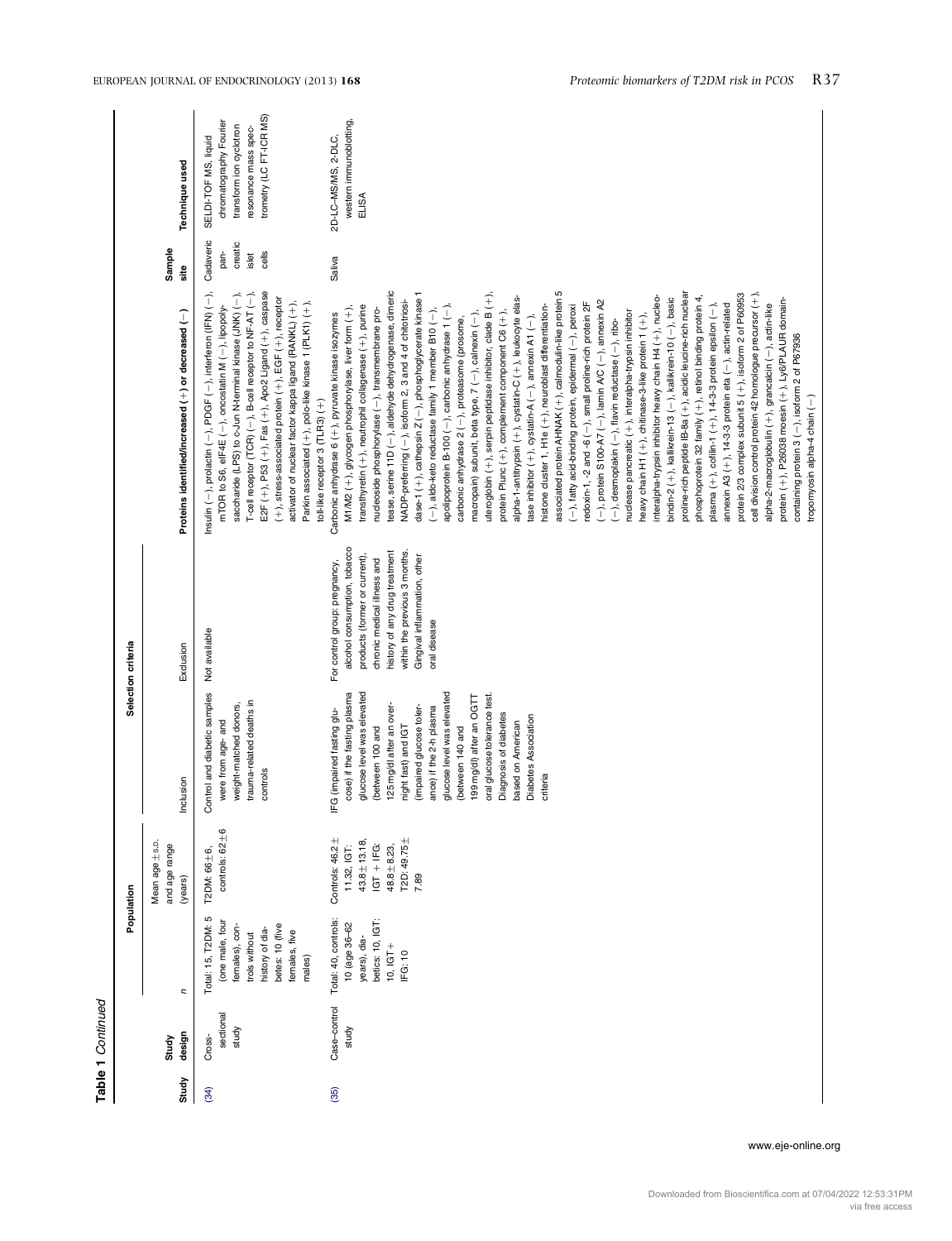|       |                       |                                                | Population                                 |                                                                                                                                                                                                                                                                                                                                                                            | Selection criteria                                                                                              |                                                                                                                                                                                                                                                                                                                                                                                                                                                                                                                        |              |                                                                                                                                                                                                                                                                  |
|-------|-----------------------|------------------------------------------------|--------------------------------------------|----------------------------------------------------------------------------------------------------------------------------------------------------------------------------------------------------------------------------------------------------------------------------------------------------------------------------------------------------------------------------|-----------------------------------------------------------------------------------------------------------------|------------------------------------------------------------------------------------------------------------------------------------------------------------------------------------------------------------------------------------------------------------------------------------------------------------------------------------------------------------------------------------------------------------------------------------------------------------------------------------------------------------------------|--------------|------------------------------------------------------------------------------------------------------------------------------------------------------------------------------------------------------------------------------------------------------------------|
| Study | design<br>Study       | n                                              | Mean age ±s.p.<br>and age range<br>(years) | nclusion                                                                                                                                                                                                                                                                                                                                                                   | Exclusion                                                                                                       | Proteins identified/increased (+) or decreased (-)                                                                                                                                                                                                                                                                                                                                                                                                                                                                     | Sample<br>ះី | Technique used                                                                                                                                                                                                                                                   |
| (36)  | Case-control<br>study | diabetics: 125,<br>controls: 50<br>Total: 175, | $35 - 65$                                  | ber 2006 and 1 December<br>criteria between 12 Octo-<br>ation for type 2 diabetes<br>American Diabetes Associ-<br>2006                                                                                                                                                                                                                                                     | between 12 October 2006 and<br>American Diabetes Association<br>for type 2 diabetes criteria<br>1 December 2006 | C-reactive protein (+), apolipoprotein A-1 (-), apolipo-<br>protein $E(+)$ , leptin $(+)$                                                                                                                                                                                                                                                                                                                                                                                                                              | Serum        | RP-HPLC, MALDI-TOF,<br>2-DLC, chromatofocusing,<br>ELISA                                                                                                                                                                                                         |
| (37)  | Case-control<br>study | Total: 6, diabetics:<br>3, controls: 3         | $54 - 65$                                  | After a 75 g OGTT, the study<br>nation and blood chemistry<br>iver, cardiopulmonary and<br>participants were categor-<br>erance) or T2DM, normal<br>NGT (normal glucose tol-<br>criteria (1999) as having<br>smoking, normal thyroid,<br>history, physical exami-<br>determined by medical<br>blood pressure, non-<br>zed using the WHO<br>kidney function as<br>screening | disease, medication affecting<br>Other metabolic or cancerous<br>insulin secretion                              | Apolipoprotein C3 (+), transthyretin (+), albumin (-),<br>transferring $(-)$                                                                                                                                                                                                                                                                                                                                                                                                                                           | Serum        | ation, SDS-PAGE, PMF<br>SELDI-TOF MS, fraction-                                                                                                                                                                                                                  |
| (38)  | Case-control<br>study | Not specified                                  | Not specified                              | Center in London, Ontario,<br>Sera samples were obtained<br>London Health Science<br>Hospital in Toronto and<br>St Joseph's Hospital in<br>obtained from Intergen<br>Hamilton, Sunnybrook<br>(Massachusetts, USA)<br>normal samples were<br>Canada. Some of the<br>St Catherine's and<br>from volunteers at                                                                |                                                                                                                 | ase inhibitor, clade A (-), serine (or cysteine) proteinase<br>inhibitor, clade $C$ (-), vitronectin precursor (+), alpha-2<br>macroglobulin $(+)$ , complement C4 $(+)$ , fibronectin $(+)$ ,<br>apolipoprotein B100 $(+)$ , complement component 3 $(+)$ ,<br>Pro-platelet basic protein (+), serine (or cysteine) protein-<br>alpha-1-antichymotrypsin (-), apolipoprotein AI (-),<br>factor H (+), haptoglobin alpha 2 chain (+), haemo-<br>C1 inhibitor (+), alpha 1B-glycoprotein (+),<br>globin alpha chain (+) | Serum        | electrophoresis coupled to<br>spectrometry, western blot<br>quadrupole time-of-flight,<br>ion trap liquid chromato-<br>graphy-tandem mass<br>chromatography. Gel<br>desorption/ionization<br>matrix-assisted laser<br>Multidimensional liquid<br>analysis, ELISA |

2h-LC-MS/MS, murphane, occurring the second resolution of the second market and the consequence of the second market and the second market and the second market and the second market and the second market and the second ma mass spectrometry; PMF, peptide mass fingerprinting; RP-HPLC, reverse-phase high-performance liquid chromatography; MALDI-TOF MS, matrix-assisted laser desorption/ionization time-of-flight mass spectrometry.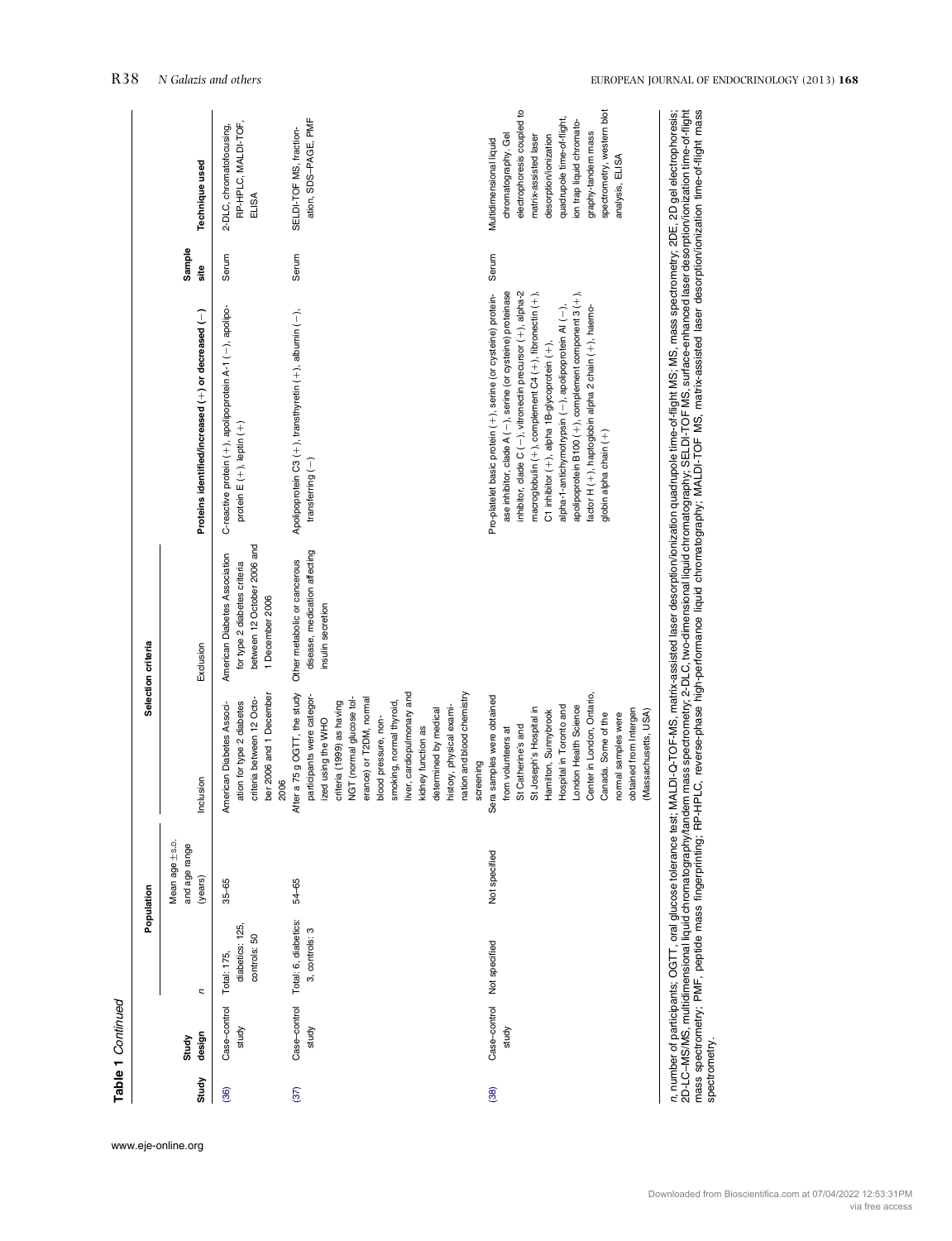- <span id="page-6-0"></span>1. Description of selection criteria.
- 2. The spectrum of patients used in each study is representative of the patients who will receive the test in practice.
- 3. Full description of the sample size.
- 4. Adequate description of the procedure and timing of the collection of biological sample with respect to clinical factors.
- 5. Adequate description of handling and pre-analytical procedures-were these the same for the whole sample?
- 6. The period between the reference standard and the index test is short enough to reasonably guarantee that the target condition did not change between the two tests.
- 7. The reference standard is likely to correctly classify the target condition
- 8. The whole sample or a random selection of the sample received verification using a reference standard of diagnosis.
- 9. The patients received the same reference standard regardless of the result of the index test.
- 10. The execution of the index test is sufficiently described to its permit replication.
- 11. The execution of the reference standard is sufficiently described to its permit replication.
- 12. The index test results are interpreted without knowledge of the results of the reference standard.
- 13. The reference standard results are interpreted without knowledge of the results of the index test.
- 14. The same clinical data is available when test results are interpreted as it would be when the test is used in practice.
- 15. Any uninterpretable/ intermediate test results are reported.
- 16. The presence of overfitting was most likely avoided.

Figure 1 According to QUADOMICS Tool, the following methodological criteria were applied to this review.

initial search conducted through MEDLINE yielded 145 articles that included 30 reviews. After screening the titles and abstracts, 17 primary studies were isolated. Studies were excluded if they were review articles, proteomic techniques were not used or if they did not compare T2DM with a healthy control group. Six studies involving animals only and two comparing different proteomic approaches were further excluded leaving nine primary studies [\(30, 31, 32, 33, 34, 35,](#page-10-0) [36, 37, 38\)](#page-10-0) evaluated in this review. Further searches of the Cochrane and EMBASE databases and hand searching of the references of relevant manuscripts did not yield additional articles.

#### General characteristics of the studies included

A total of nine studies were identified from the literature [\(Table 1\)](#page-2-0) involving at least 290 participants (one study did not specify its sample size [\(38\)](#page-10-0)). In the studies, the samples were collected from different sites: serum in five studies [\(32, 33, 36, 37, 38\),](#page-10-0) saliva in three studies [\(30, 31, 35\)](#page-10-0) and Cadaveric pancreatic islet cells in one study [\(34\).](#page-10-0) With the exception of one study, the selection criteria were overall adequately described [\(32\)](#page-10-0). The study population was fully described in eight studies whereas Zhang et al. (2004) [\(38\)](#page-10-0) failed to state its sample size. Various proteomic techniques were used in the nine studies with surface-enhanced laser desorption/ionization time-of-flight (SELDI-TOF), matrix-assisted laser desorption time-of-flight (MALDI-TOF) and liquid chromatography–tandem mass spectrometry (LC–MS/MS) being the most common [\(Table 1](#page-2-0)).

#### Assessing the quality of the relevant studies

[Table 2](#page-7-0) summarizes the quality assessment process in accordance with the QUADOMICS Tool [\(17\).](#page-9-0) Six out of the nine studies were classified as HQ fulfilling at least ten out of the 16 criteria [\(30, 31, 33, 34, 35, 37\)](#page-10-0). The three remaining studies were classified as LQ achieving 8 or 9 out of the 16 quality [\(32, 36, 38\)](#page-10-0). Of particular note was that none of the studies explicitly stated that the index test results were interpreted without knowledge of the results of the reference standard and vice versa, thus failing to achieve the 12th and 13th criteria of the QUADOMICS [\(17\)](#page-9-0). Furthermore, the 2nd and 14th quality criteria of the QUADOMICS (Fig. 1) were not applicable (NA) for this review as the studies were conducted on T2DM patients of mixed sex and older age compared with the PCOS patients that are the subject of interest of our study.



Figure 2 A flow chart summarizing the selection process.

www.eje-online.org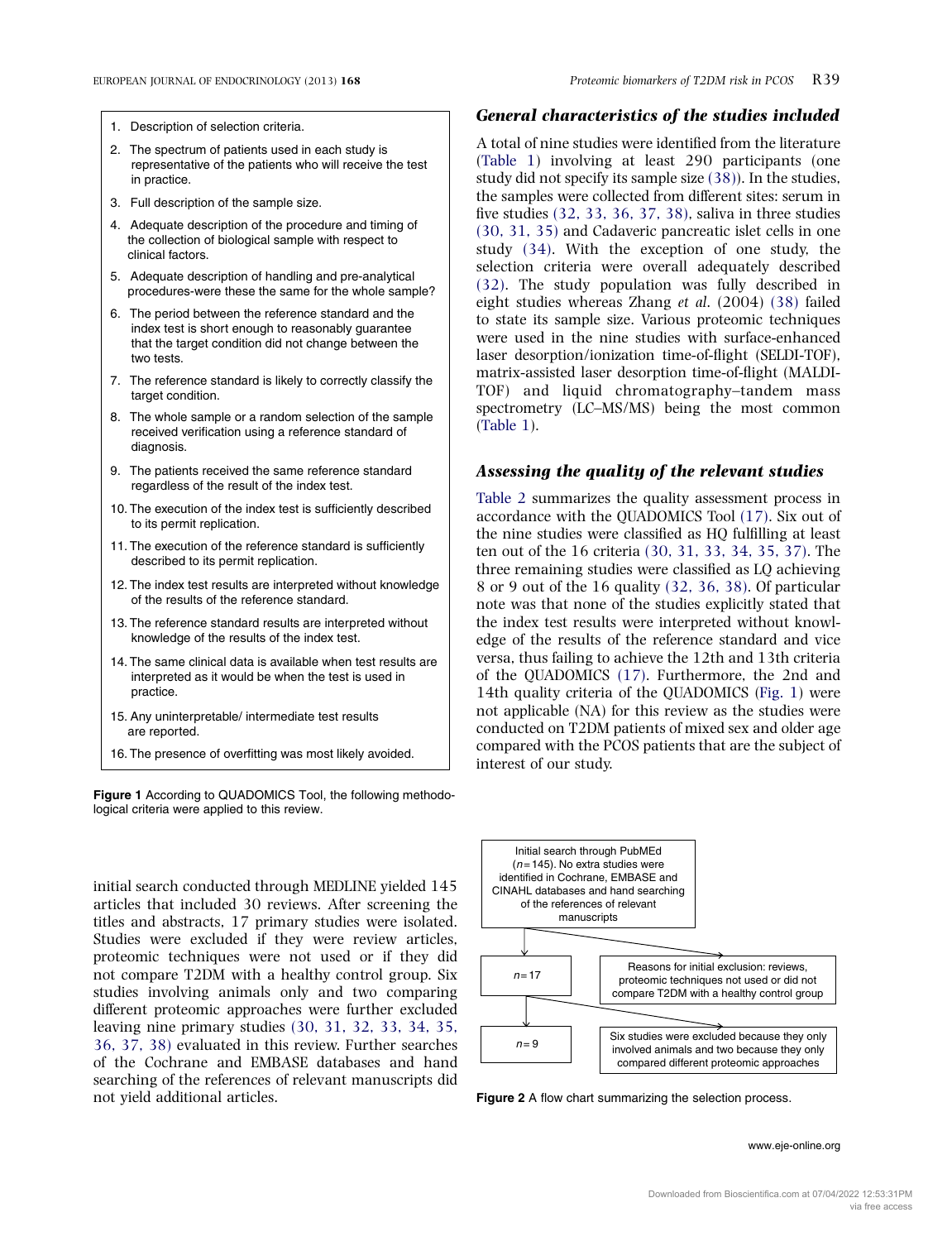| Quality<br>criteria | (30)      | (31)      | (32)     | (33)      | (34)         | (35)      | (36)     | (37)        | (38)     |
|---------------------|-----------|-----------|----------|-----------|--------------|-----------|----------|-------------|----------|
|                     | ٧         |           |          |           | $\checkmark$ | v         | N        | $\check{ }$ | Ν        |
| 2                   | <b>NA</b> | NA        | NA       | NA        | NA           | <b>NA</b> | NA       | NA          | NA       |
| 3                   |           |           | N        |           |              |           | N        |             | N        |
| 4                   |           |           |          |           |              |           |          |             |          |
| 5                   |           |           |          |           |              |           |          |             |          |
| 6                   |           |           |          |           |              |           |          |             |          |
|                     |           |           |          |           |              |           |          |             |          |
| 8                   |           |           |          |           |              |           |          |             |          |
| 9                   |           |           |          |           |              |           |          |             |          |
| 10                  |           |           |          |           |              |           |          |             |          |
| 11                  |           |           |          |           |              |           |          |             |          |
| 12                  | N         | N         | N        | N         | N            | N         | N        | N           | N        |
| 13                  | N         | N         | N        | N         | N            | N         | N        | N           | N        |
| 14                  | <b>NA</b> | NA        | NA       | NA        | NA           | NA        | NA       | NA          | NA       |
| 15                  | N         | N         | N        | N         | N            | N         | N        | N           | N        |
| 16                  | N         |           | N        |           | N            |           |          | N           | N        |
| Total               | 10/16, HQ | 11/16, HQ | 9/16, LQ | 11/16, HQ | 10/16, HQ    | 11/16, HQ | 9/16, LQ | 10/16, HQ   | 8/16, LQ |

<span id="page-7-0"></span>Table 2 Methodological Quality Assessment using the QUADOMICS Tool (17).

Quality criteria numbers 1-16 are described in [Fig. 1.](#page-6-0) Y, criterion achieved; N, criterion not achieved or not mentioned; HQ, high quality; LQ, low quality; NA, not applicable.

#### Cross-referencing proteomic biomarkers identified in primary studies of T2DM in the database of proteomic biomarkers for PCOS

Thirty-two additional proteomic biomarkers for PCOS were identified in the process of updating the PCOS proteomic database (available on request) and these were merged with the old database [\(16\)](#page-9-0). Some biomarkers were variants of the same protein that was presumed to be due to varied post-translational modifications or splicing variants. A free text search of the PCOS proteomic biomarker database was carried out using the 191 T2DM proteomic biomarkers identified in the nine studies evaluated in the systematic review of T2DM proteomic biomarkers.

This exercise identified eight proteomic biomarkers that were differentially expressed (either over- or underexpressed) in both patients with PCOS and with T2DM when compared with healthy controls. These biomarkers include pyruvate kinase M1/M2 (PKM1/M2), apolipoprotein A-I, albumin, peroxiredoxin 2, annexin A2, a-1-B-glycoprotein (A1BG), flotillin-1 and haptoglobin.

#### **Discussion**

This study has, for the first time, identified a panel of eight proteomic biomarkers that were differentially expressed (either over- or under-expressed) in both women with PCOS and women with T2DM when compared with healthy controls. These are interesting findings but they will need to be validated, and further studies will need to investigate how these proteins interact with themselves and other proteins to explain the link between PCOS and T2DM. A consistently emerging theme from studies using proteomic approaches in PCOS is the potential role of immunoregulation/inflammation and antioxidants in the pathogenesis of the condition. These two pathways have also been implicated in T2DM and insulin resistance, both of which are of concern in women with PCOS [\(1, 2, 3, 4, 5, 6, 7\).](#page-9-0)

Our findings show PKM1/M2 to be elevated both in patients with PCOS and with T2DM. Pyruvate kinase catalyzes the last step of glycolysis where phosphoenolpyruvate is converted to ADP. PKM2 is known to interact with a variety of biological molecules such as A-Raf, FGFR-1 and Jak-2 mutant and is also implicated in cancer metabolism [\(39\),](#page-10-0) which could contribute to the increased incidence of certain malignancies observed in T2DM and PCOS compared with the rest of the population [\(40, 41\)](#page-10-0). For this reason, it should be further explored whether the increased levels of PKM1/M2 observed in both T2DM and PCOS may represent a common defect in glucose metabolism.

Apolipoprotein A-I was found to be down-regulated in both PCOS and T2DM when compared with healthy controls. This is the transporter protein of HDL and its down-regulation in both T2DM and PCOS is associated with the reduction of HDL levels (in combination with the proposed increase in fractional HDL clearance especially in T2DM) [\(42\).](#page-10-0) The reduced levels of ApoA-I present in the granulosa cells of women with PCOS could affect cholesteryl ester uptake, which, in turn, would be expected to disturb normal steroidogenesis pathways by limiting the initial substrate [\(18\)](#page-9-0). Both these mechanisms could contribute to the increase in prevalence of cardiovascular and cerebrovascular accidents observed in patients with T2DM and PCOS compared with the rest of the population. As a result, the presence of downregulated apolipoprotein A-I in women with PCOS could be associated with the development of T2DM and/or cardiovascular complications.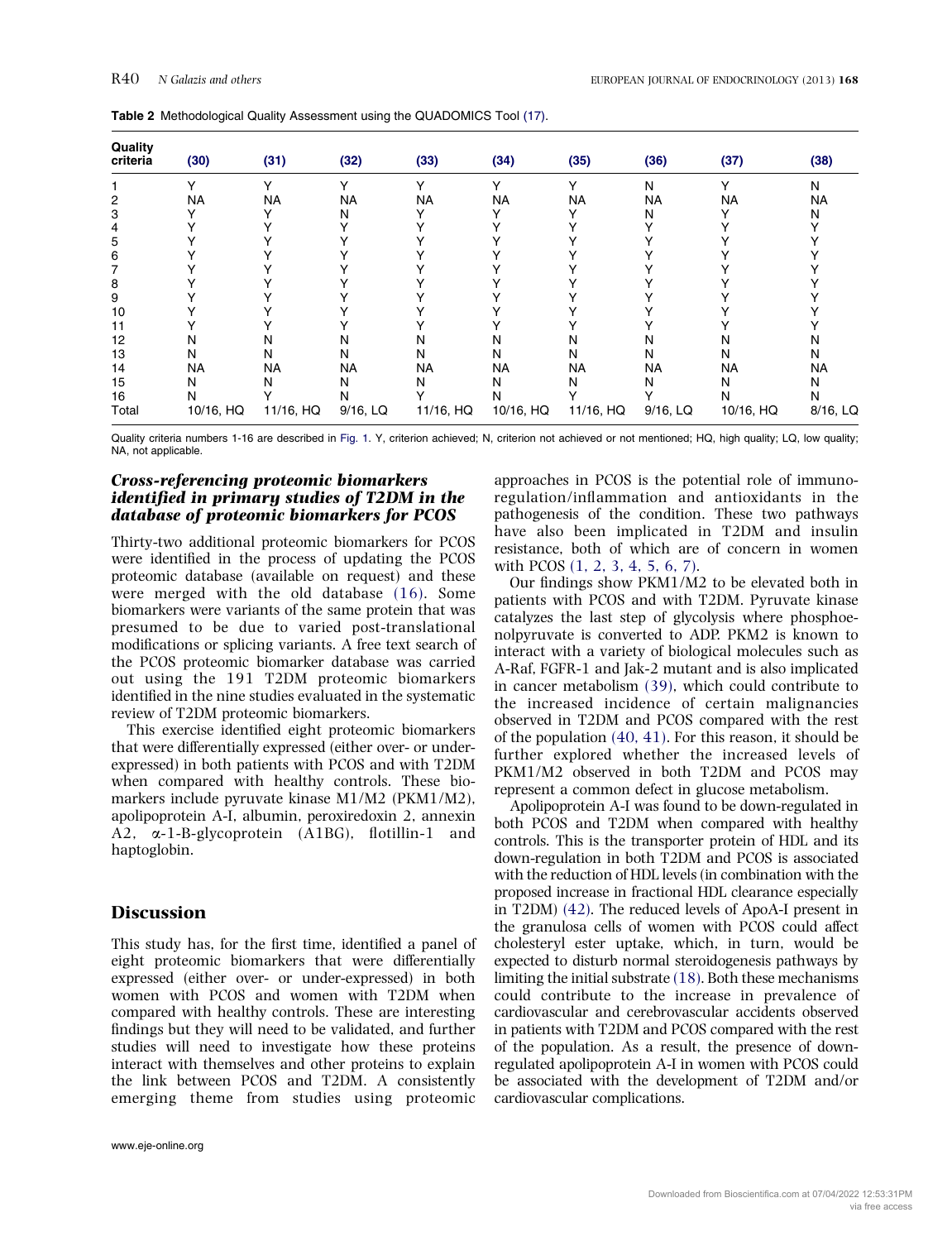As supported by the Deckert's Steno hypothesis, urinary albumin excretion, a marker of an atherogenic milieu, directly reflects the state of endothelial function and early endothelial damage [\(43\)](#page-10-0). Our findings show albumin to be down-regulated in both patients with T2DM and PCOS. Many aetiologies have been proposed in the case of T2DM including the fact that poorly controlled diabetic patients may have elevated vascular and renal permeability to albumin and hence decreased serum albumin [\(44\)](#page-10-0). Similarly, the reduced albumin levels in women with PCOS can be attributed to the subclinical atherosclerotic changes evident in women with PCOS [\(7, 8, 9\).](#page-9-0) Given the fact that albumin levels can be determined with relatively simple tests, albumin could practically be an important biomarker in determining the risk of developing T2DM and/or cardiovascular disease in women with PCOS.

Peroxiredoxin 2 was another protein found to be down-regulated in both patients with T2DM and PCOS. Peroxiredoxin-2 has an antioxidant activity and its down-regulation in both PCOS and T2DM indicates oxidative stress and toxicity processes [\(45\)](#page-10-0). In fact, oxidative stress has been suggested to occur in many disorders related to insulin resistance like T2DM and PCOS [\(46\)](#page-10-0). Furthermore, studies have recently suggested that reactive oxygen species induce oxidative stress that stimulates androgen-producing steroidogenic enzymes leading to the hyperandrogenism observed in women with PCOS [\(47, 48\)](#page-10-0).

Our review also found that annexin A2 was downregulated in both patients with T2DM and PCOS. Annexin A2 is the main physiological receptor for plasminogen on the extracellular surface of endothelial cells and has been found to be a vulnerable target for glycation, quickly responding to restoration of normoglycaemia [\(49\)](#page-10-0). Its glycation may impair the appropriate formation of the plasminogen/tissue plasminogen activator/annexin complex, disrupting a key regulatory mechanism in fibrinolytic vigilance. It is thus plausible to postulate that, in T2DM, the delicate balance of coagulation/fibrinolysis would be tilted towards enhanced coagulation and thrombosis [\(49\)](#page-10-0). We thus hypothesize that the down-regulation of annexin A2 found in some women with PCOS could be a strong marker for the development of T2DM in this group.

Our exercise found that A1BG was over-expressed in both patients with T2DM and PCOS. A1BG was discovered decades ago; however, no biological function or association to any disease has been assigned to it yet [\(50\).](#page-10-0) A study found that A1BG was higher in premenopausal women when compared with men of the same age [\(51\).](#page-10-0) These findings are consistent with other results where aging and sex hormones were suggested to contribute to the expression of A1BG [\(50\)](#page-10-0). Another study suggested that A1BG is a member of the immunoglobulin family, which serves diverse functions based on molecular recognition especially in the immune system and in cell adhesion [\(52\)](#page-10-0). Thus, the hormonal and immunological disturbances in both PCOS and T2DM might explain this over-expression.

Our exercise also found that flotillin-1 was overexpressed in both patients with T2DM and PCOS. Flotillin-1 stimulates the activation of glucose transporter 4 in response to insulin and is a regulator of insulin function [\(32\).](#page-10-0) It is thus over-expressed in the hyperinsulinaemic state of T2DM. It is established that PCOS is associated with hyperinsulinaemia, insulin resistance, abnormal glucose metabolism and ultimately T2DM [\(53\)](#page-10-0); therefore, the presence of flotillin-1 in PCOS women may predict the development of T2DM.

The final protein identified to be over-expressed in both T2DM and PCOS was haptoglobin. This protein interacts with haemoglobin and is found to be elevated in response to inflammation and oxidative stress [\(38\)](#page-10-0). Its over-expression in both PCOS and T2DM could thus be explained on the basis that both conditions have an inflammatory component [\(3, 4, 54\).](#page-9-0)

Although proteomic and other '-omic' technologies offer a great potential for the generation of new insights into disease aetiology, concerns have been expressed about the relatively slow pace at which research findings have been translated into clinical care [\(55\)](#page-10-0). There has been a call for greater focus on data integration from primary proteomic studies in order to improve translation of research findings and prospective validation [\(56\).](#page-10-0) The sample sizes and number of biomarkers identified following these studies runs the risk of false positives and this is a limitation of all biomarker studies. These issues again emphasize the need for collaboration, data synthesis and integration (as done in this review) in order to identify a shortlist of replicated biomarkers that can be validated in subsequent hypothesis-driven research. We therefore see great value in informing the scientific community about these research findings at this stage as in the area of 'omic' research, data sharing and collaboration is vital for progress. For example, an independent research group with access to stored tissue samples from women with PCOS who have had T2DM may, based on this review, decide to independently verify the biomarkers identified in their cohort that would save time.

In summary, by integrating data from proteomic studies in T2DM with data from proteomic studies in PCOS, we have for the first time identified a panel of eight promising biomarkers of T2DM in women with PCOS including PKM1/M2, apolipoprotein A-I, albumin, peroxiredoxin 2, annexin A2, A1BG, flotillin-1 and haptoglobin. If validated, these biomarkers could provide a useful framework on which the knowledge base in this area could be developed and will facilitate future mathematical modelling to enhance screening and prevention of T2DM in women with PCOS who have been shown to be at increased risk. A wellcoordinated multidisciplinary collaboration of basic scientists, clinicians and mathematicians is vital to achieve this goal.

#### www.eje-online.org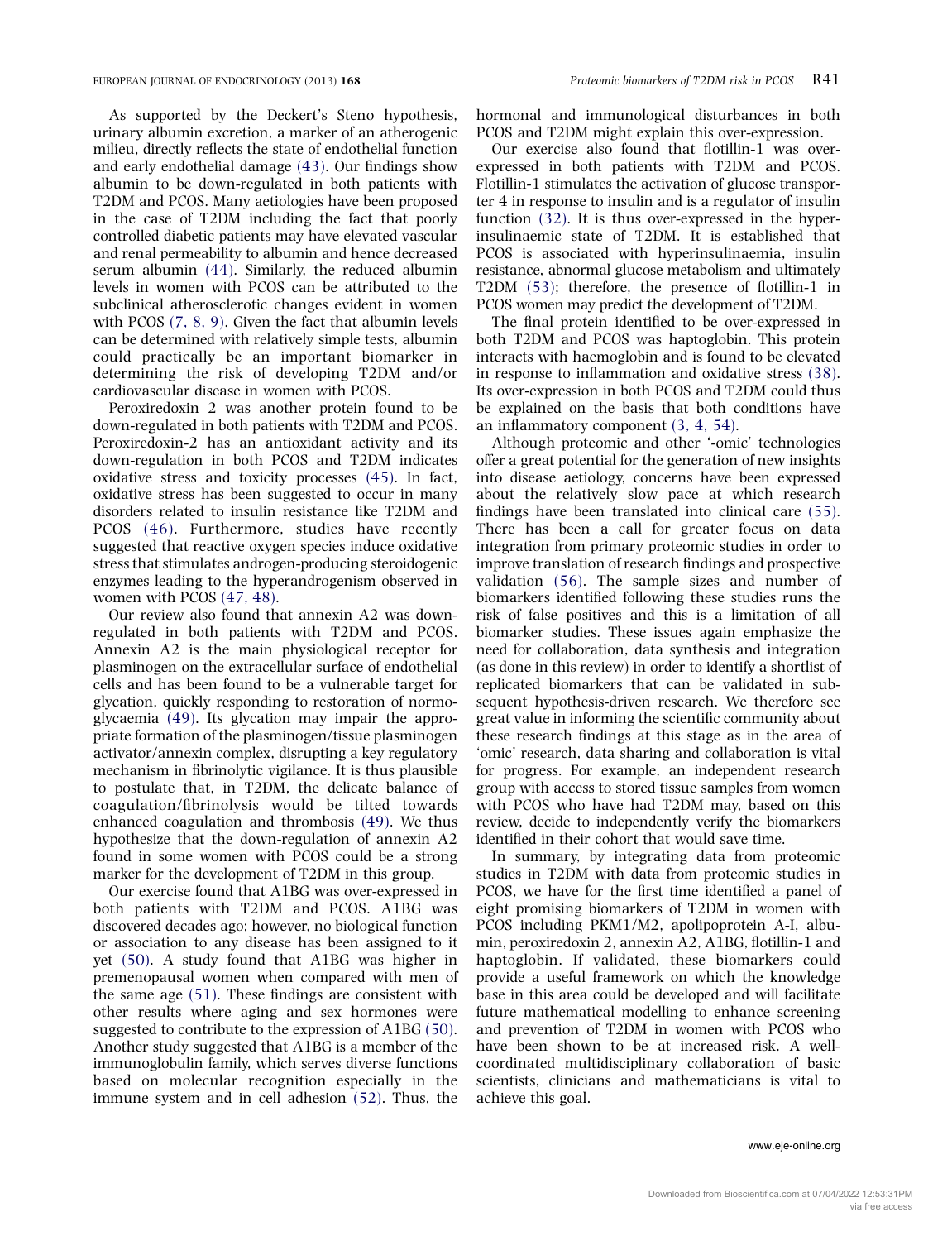# <span id="page-9-0"></span>Declaration of interest

The authors declare that there is no conflict of interest that could be perceived as prejudicing the impartiality of the review.

#### Funding

This research did not receive any specific grant from any funding agency in the public, commercial or not-for-profit sector.

# Acknowledgements

A systematic review of the literature identifying eight potential proteomic biomarkers expressed in both patients with PCOS and T2DM.

# References

- 1 Goldenberg N & Glueck C. Medical therapy in women with polycystic ovarian syndrome before and during pregnancy and lactation. Minerva Ginecologica 2008 60 63–75.
- 2 Boomsma CM, Fauser BC & Macklon NS. Pregnancy complications in women with polycystic ovary syndrome. Seminars in Reproductive Medicine 2008 26 72–84. ([doi:10.1055/s-2007-992927](http://dx.doi.org/10.1055/s-2007-992927))
- 3 Diamanti-Kandarakis E, Kouli CR, Bergiele AT, Filandra FA, Tsianateli TC, Spina GG, Zapanti ED & Bartzis MI. A survey of the polycystic ovary syndrome in the Greek island of Lesbos: hormonal and metabolic profile. Journal of Clinical Endocrinology and Metabolism 1999 84 4006–4011. ([doi:10.1210/jc.84.11.](http://dx.doi.org/10.1210/jc.84.11.4006) [4006](http://dx.doi.org/10.1210/jc.84.11.4006))
- 4 Huang A, Brennan K & Azziz R. Prevalence of hyperandrogenemia in the polycystic ovary syndrome diagnosed by the National Institutes of Health 1990 criteria. Fertility and Sterility 2010 93 1938–1941. ([doi:10.1016/j.fertnstert.2008.12.138](http://dx.doi.org/10.1016/j.fertnstert.2008.12.138))
- 5 Lobo RA. A disorder without identity: "HCA," "PCO," "PCOD," "PCOS," "SLS." what are we to call it?! Fertility and Sterility 1995 63 1158–1159.
- 6 Rotterdam ESHRE/ASRM-Sponsored PCOS consensus workshop group. Revised 2003 consensus on diagnostic criteria and longterm health risks related to polycystic ovary syndrome (PCOS). Human Reproduction 2004 19 41–47. [\(doi:10.1093/humrep/](http://dx.doi.org/10.1093/humrep/deh098) [deh098\)](http://dx.doi.org/10.1093/humrep/deh098)
- 7 Baillargeon JP, Iuorno MJ & Nestler JE. Insulin sensitizers for polycystic ovary syndrome. Clinical Obstetrics and Gynecology 2003 46 325–340. ([doi:10.1097/00003081-200306000-00011](http://dx.doi.org/10.1097/00003081-200306000-00011))
- 8 Nestler JE. Role of hyperinsulinemia in the pathogenesis of the polycystic ovary syndrome, and its clinical implications. Seminars in Reproductive Endocrinology 1997 15 111–122. [\(doi:10.1055/](http://dx.doi.org/10.1055/s-2007-1016294) [s-2007-1016294](http://dx.doi.org/10.1055/s-2007-1016294))
- 9 De Leo V, la Marca A & Petraglia F. Insulin-lowering agents in the management of polycystic ovary syndrome. Endocrine Reviews 2003 24 633–667. ([doi:10.1210/er.2002-0015\)](http://dx.doi.org/10.1210/er.2002-0015)
- 10 Moran LJ, Misso ML, Wild RA & Norman RJ. Impaired glucose tolerance, type 2 diabetes and metabolic syndrome in polycystic ovary syndrome: a systematic review and meta-analysis. Human Reproduction Update 2010 16 347–363. [\(doi:10.1093/humupd/](http://dx.doi.org/10.1093/humupd/dmq001)  $dma(01)$
- 11 Dunaif A, Segal KR, Futterweit W & Dobrjansky A. Profound peripheral insulin resistance, independent of obesity, in polycystic ovary syndrome. Diabetes 1989 38 1165–1174. [\(doi:10.2337/](http://dx.doi.org/10.2337/diabetes.38.9.1165) [diabetes.38.9.1165\)](http://dx.doi.org/10.2337/diabetes.38.9.1165)
- 12 Teede HJ, Hutchison SK & Zoungas S. The management of insulin resistance in polycystic ovary syndrome. Trends in Endocrinology and Metabolism 2007 18 273–279. [\(doi:10.1016/j.tem.2007.08.](http://dx.doi.org/10.1016/j.tem.2007.08.001) [001](http://dx.doi.org/10.1016/j.tem.2007.08.001))
- 13 Alberti KG, Zimmet P & Shaw J. International Diabetes Federation: a consensus on type 2 diabetes prevention. Diabetic Medicine 2007 24 451–463. ([doi:10.1111/j.1464-5491.2007.02157.x\)](http://dx.doi.org/10.1111/j.1464-5491.2007.02157.x)
- 14 Azziz R, Marin C, Hoq L, Badamgarav E & Song P. Health care-related economic burden of the polycystic ovary syndrome during the reproductive life span. Journal of Clinical Endocrinology and Metabolism 2005 90 4650–4658. ([doi:10.1210/jc.2005-](http://dx.doi.org/10.1210/jc.2005-0628) [0628](http://dx.doi.org/10.1210/jc.2005-0628))
- 15 Anderson NL & Anderson NG. Proteome and proteomics: new technologies, new concepts, and new words. Electrophoresis 1998 11 1853–1861. [\(doi:10.1002/elps.1150191103](http://dx.doi.org/10.1002/elps.1150191103))
- 16 Atiomo WU, Khalid S, Ziauddin A, Tooth D & Layfield R. Framework for a systems approach to proteomic biomarker profiling in polycystic ovary syndrome. Special Report. Expert Review of Proteomics 2009 6 469–499. [\(doi:10.1586/epr.09.68](http://dx.doi.org/10.1586/epr.09.68))
- 17 Parker LA, Gómez Saez N, Lumbreras B, Porta M & Hernández-Aguado I. Methodological deficits in diagnostic research using '-omics' technologies: evaluation of the QUADOMICS tool and quality of recently published studies. PLoS ONE 2010 5 e11419. [\(doi:10.1371/journal.pone.0011419\)](http://dx.doi.org/10.1371/journal.pone.0011419)
- 18 Choi DH, Lee WS, Won M, Park M, Park HO, Kim E, Lee KA & Bae J. The apolipoprotein A-I level is downregulated in the granulosa cells of patients with polycystic ovary syndrome and affects steroidogenesis. Journal of Proteome Research 2010 9 4329–4336. [\(doi:10.1021/pr100008e\)](http://dx.doi.org/10.1021/pr100008e)
- 19 Insenser M, Martinez-Garcia MA, Montes R, San-Millan JL & Escobar-Morreale HF. Proteomic analysis of plasma in the polycystic ovary syndrome identifies novel markers involved in iron metabolism, acute-phase response, and inflammation. Journal of Clinical Endocrinology and Metabolism 2010 95 3863–3870. [\(doi:10.1210/](http://dx.doi.org/10.1210/jc.2010-0220) [jc.2010-0220\)](http://dx.doi.org/10.1210/jc.2010-0220)
- 20 Misiti S, Stigliano A, Borro M, Gentile G, Michienzi S, Cerquetti L, Bucci B, Argese N, Brunetti E, Simmaco M & Toscano V. Proteomic profiles in hyperandrogenic syndromes. Journal of Endocrinological Investigation 2010 33 156–164.
- 21 Atiomo W, Khalid S, Parameshweran S, Houda M & Layfield R. Proteomic biomarkers for the diagnosis and risk stratification of polycystic ovary syndrome: a systematic review. BJOG: an International Journal of Obstetrics and Gynaecology 2009 116 137–143. [\(doi:10.1111/j.1471-0528.2008.02041.x](http://dx.doi.org/10.1111/j.1471-0528.2008.02041.x))
- 22 Santillan I, Neubeck S & Markert UR. Comparative proteomic analysis of follicular fluids from patients with different infertility etiologies. American Journal of Reproductive Immunology. Conference: 30th Annual Meeting of the American Society for Reproductive Immunology, ASRI Farmington, PA United States. Conference Publication 2010 63 52–53.
- 23 Webber M, Neubeck S, Hoppe I & Markert UR. Comparative proteomic analysis of follicular fluids from patients with different infertility etiologies. Journal of Reproductive Immunology. Conference: 11th International Congress of Reproductive Immunology Palm Cove, QLD Australia. Conference Publication 2010 86 56–57.
- 24 Cox MC, Borro M, Gentile G, De Luca O, Aloe Spiriti MA, Torre MS, Tatarelli C, Naso V, Aimati L, Veggia B, et al. Specific effects exerted by B-lymphoproliferative diseases on peripheral T lymphocytes protein expression. Haematologica. Conference: 15th Congress of the European Hematology Association, EHA Barcelona Spain. 2010 95 176–177.
- 25 Baek KH, Kim YS, Gu BH, Kim MS, Chung HY & Choi BC. Apolipoprotein as a novel gene associated with polycystic ovary syndrome. Fertility and Sterility. Conference: Annual Meeting of the American Society for Reproductive Medicine, ASRM 2010 Denver, CO United States. 2010 94 4 (Suppl 1) S197–S198.
- 26 Ling J, Zhao K, Cui YG, Li Y, Wang X, Li M, Xue K, Ma X & Liu JY. Heat shock protein 10 regulated apoptosis of mouse ovarian granulosa cells. Gynecological Endocrinology 2011 27 63–71. [\(doi:10.3109/09513590.2010.487594\)](http://dx.doi.org/10.3109/09513590.2010.487594)
- 27 Peral B, Camafeita E & Fernandez-Real JM. Tackling the human adipose tissue proteome to gain insight into obesity and related pathologies. Expert Review of Proteomics 2009 6 353–361. [\(doi:10.1586/epr.09.53](http://dx.doi.org/10.1586/epr.09.53))
- 28 Hojlund K, Mogensen M & Sahlin K. Mitochondrial dysfunction in type 2 diabetes and obesity. Endocrinology and Metabolism Clinics of North America 2008 37 713. [\(doi:10.1016/j.ecl.2008.](http://dx.doi.org/10.1016/j.ecl.2008.06.006) [06.006\)](http://dx.doi.org/10.1016/j.ecl.2008.06.006)